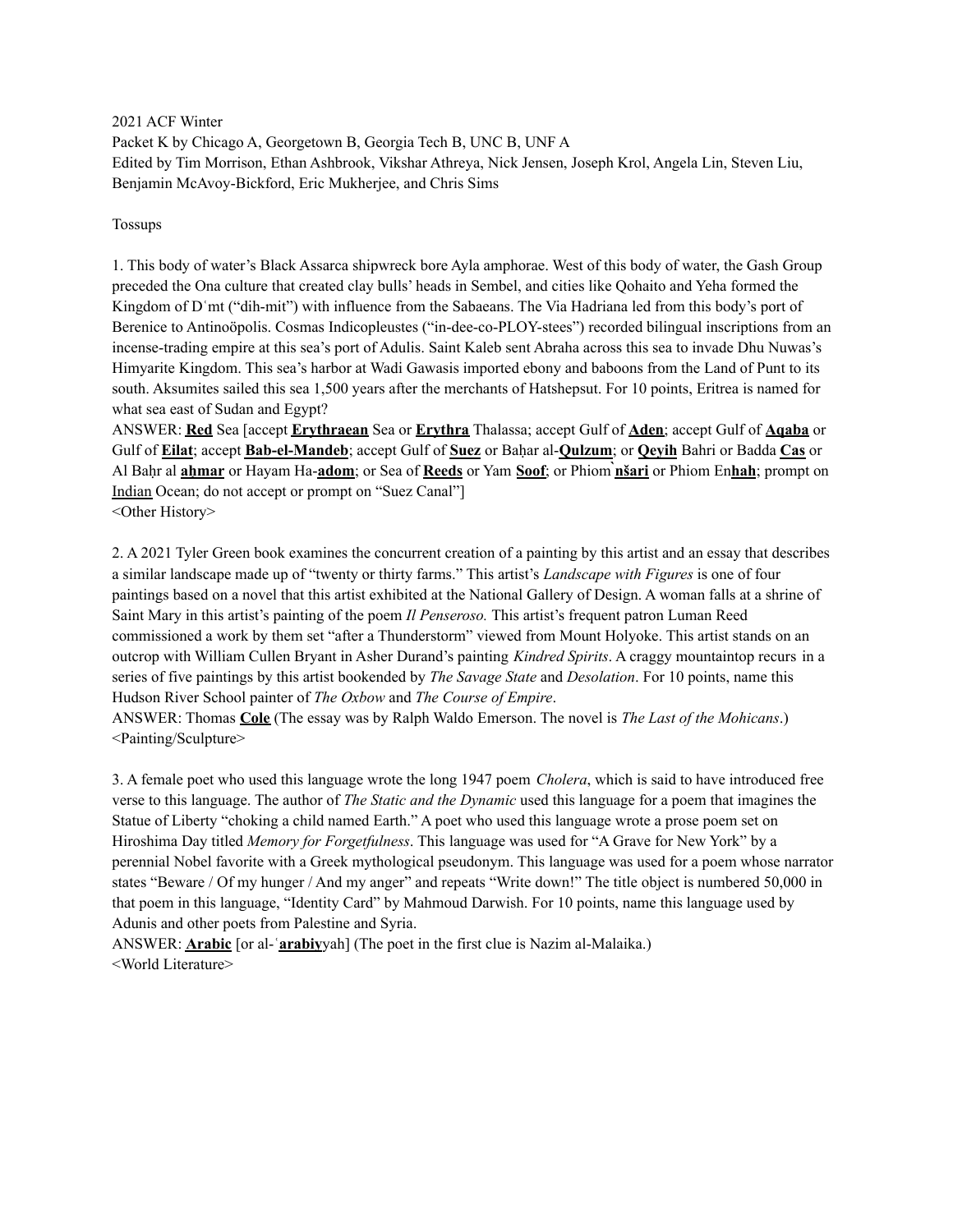4. A notion of compactness in which every infinite subset contains a point named for these values is equivalent to sequential compactness for metric spaces. A subset of a topological space is dense if its union with its points named for these values is the entire space, and closed if it contains all of those points. The infimum and supremum can be used to define two of these values that involve subsequences. These values are formalized by the epsilon-delta definition. A function is continuous at a point if all of these values are equal to the value of the function itself. When calculating these values, indeterminate forms can be resolved by differentiating both the numerator and the denominator by L'Hôpital's ("loh-pee-TAHL's") rule. For 10 points, name these values that a function approaches. ANSWER: **limit**s [accept **limit** point; accept **limit** inferior or **limit** superior; accept **liminf** or **limsup**] <Other Science>

5. Along with the state of Nebraska, a psychologist from this country names a neuropsychological battery that distinguishes between brain injuries and mental illness. The "socio-cultural theory" developed by a psychologist from this country introduced a "more knowledgeable other" who aids with scaffolding. A scientist from this country was inspired by Hippocrates's temperaments in his studies of transmarginal inhibition. *The Mind of a Mnemonist,* a study of a journalist with eidetic memory, was written by a psychologist from this country who was a student of the formulator of the "zone of proximal development." This country was the site of a study on classical conditioning where dogs were trained to salivate at the sound of a buzzer. For 10 points, name this home country of Lev Vygotsky and Ivan Pavlov.

ANSWER: **Russia** [or **Rossija**; accept **Soviet Union** or **USSR** or **Union of Soviet Socialist Republics** or **CCCP**; accept **Belarus** since Vygotsky was born there] (The author of *The Mind of a Mnemonist* was Alexander Luria.) <Social Science>

6. The plural form of this noun is preceded by "African" in the name of the backing band on *Juju Music* by King Sunny Adé. It's not "Graceland," but this common noun partly-titles an album that popularized Ladysmith Black Mambazo and other *mbaqanga* ("UM-bah-KAN-gah") acts, titled for the "Indestructible" one of these things "of Soweto." A genre partly-named for this common noun was pioneered on albums like *Expensive Shit*, which included the track "Water No Get Enemy." Highlife and funk were combined to form a genre partly-named for this noun by Fela Kuti, which prefixes this word with "Afro." Syncopated music is often described as being "off" this thing. For 10 points, identify this one-syllable noun used for both hip-hop instrumentals and the basic unit of time in a piece of music.

ANSWER: **beat** [accept word forms; accept Afro**beat** or off**beat** or King Sunny Adé and his African **Beat**s or *The Indestructible Beat of Soweto*] <Other Arts>

7. An alchemist is said to have found Japan while searching for one of these locations where the wizard Ānqī Shēng lived. A legendary scholar who lived in one of these locations had a dream that seemingly lasted eighteen years, in which he obtained and then lost a prosperous life, before he woke up when his millet finished cooking. The water deity Gōnggōng banged his head at one of these locations, causing the Earth to tilt. Seas and these locations title a classic Chinese bestiary. One of these locations located on an island in the Bóhǎi Sea is the home of the Eight Immortals and is called Pénglái. The Queen Mother of the West lives at one of these locations called Kūnlún. For 10 points, name these locations, eight of which function as pillars holding up the sky in Chinese mythology. ANSWER: **mountain**s [or **mount**s; accept **mountain** ranges; accept **Mount** Pénglái or **Mount** Kūnlún; accept the *Classic of Mountains and Seas* or **Shān** Hǎi jīng; prompt on pillars until read] (The scholar was Lǚ Dòngbīn.) <Mythology>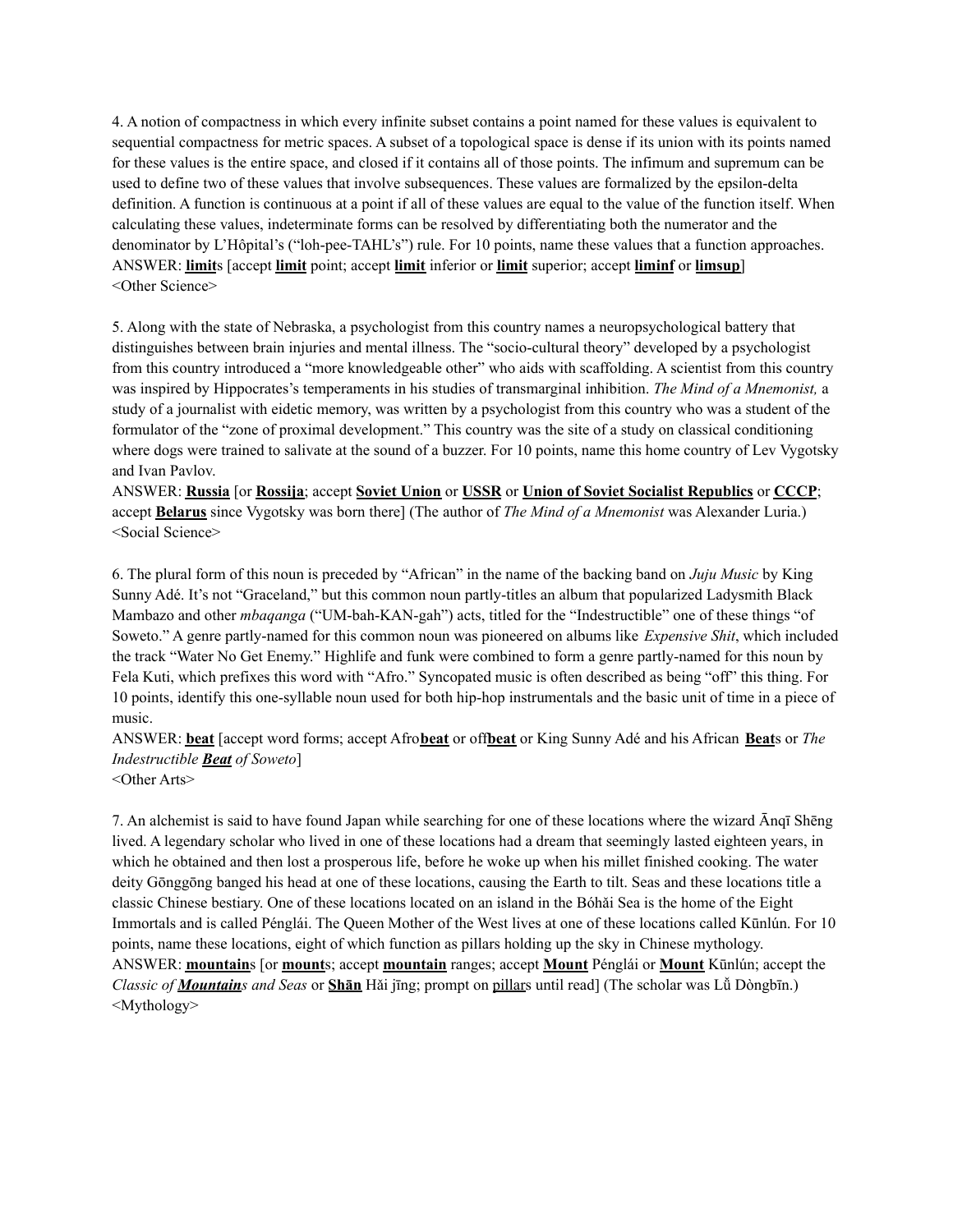8. Christine Walker's study of this island's "ladies" traces its wealth to ambitious freedwomen. In the decades after this island's "apprenticeship period," Alexander Bedward led a revival and many Hakka Chinese workers immigrated. Vincent Brown argued that obeah sustained revolts on this island led by the Dahomean Apongo and Akans like Akua and Tacky. On this island, George William Gordon was killed after the deacon Paul Bogle led the 1865 Morant Bay rebellion. Slavery was abolished after Samuel Sharpe waged the 1831 Baptist War on this island, where Cudjoe and Queen Nanny led maroons in the Cockpit Country and Blue Mountains. This sugar island was the largest in the British West Indies. For 10 points, pirates flocked to Port Royal in what patois ("PAT-wah") speaking island's Kingston Harbor?

ANSWER: **Jamaica** [or **Jumieka**; accept **Jamaican** patois; accept *Jamaica Ladies: Female Slaveholders and the Creation of Britain's Atlantic Empire*]

<World History>

9. This process can be inhibited in culture by Z-VAD-FMK. An assay for this process commonly uses a sample treated with staurosporine as a positive control. Several proteins that control this process have DED or CARD domains. This process is triggered by the activation of CD95, which in turn activates FADD and forms the DISC complex. In *C. elegans*, ced-3 and ced-4 proteins promote this process, which occurs precisely 131 times during hermaphrodite development. During this process, nuclear DNA is cut into an orderly ladder, cysteine proteases called caspases are activated, and the cell membrane forms blebs. This process often occurs in response to irreparable DNA damage. For 10 points, name this type of programmed cell death.

ANSWER: **apoptosis** [prompt on death or cell death or programmed cell death or pcd; do not accept "necrosis"]  $\leq$ Biology $>$ 

10. In an essay, this author describes asking for a lawyer and being brought an avocado after he calls his hotel dresser the "backroom of a [Prohibition] speakeasy." This author discussed how "holography could only prosper in America" in an essay partially about Superman's Fortress of Solitude. This author used Disneyland to illustrate artificial copies designed to be more real than their originals in the essay "Travels in Hyperreality." The protagonist of a novel by this author has his first sexual experience with a peasant girl before that girl is arrested by inquisitor Bernard Gui. In that novel by this author, the monk Jorge of Burgos poisons the pages of Aristotle's *Poetics* in order to commit murders that are investigated by Adso of Melk and William of Baskerville. For 10 points, name this Italian author of *The Name of the Rose*.

ANSWER: Umberto **Eco** (The first sentence is from "How to Travel with a Salmon." The Italian word for "lawyer" is "avvocato.")

<European Literature>

11. A common breakfast dish from this country is the chocolate rice pudding *champorado*. A sour kumquat hybrid sometimes named for this country is also called calamansi. A dessert from this country, whose name translates to "mixed," often contains ingredients like crushed ice, evaporated milk, and ube. The signature dishes of a fast food chain from this country are the Yumburger and the Chickenjoy. This country's national dish is made with a marinade that consists of vinegar, soy sauce, garlic, bay leaf, and pepper. A boiled fertilized duck egg is this country's street food *balut*. A Magnolia ice cream parlor, which serves this country's dessert of halo-halo, developed into the first Jollibee in this country's Quezon City. Adobo is the national dish of, for 10 points, what Asian country whose capital is Manila?

ANSWER: **Philippines** [or The **Philippines** or Republic of the **Philippines** or Republika ng **Pilipinas**] <CE/Geo/Other/Pop Culture>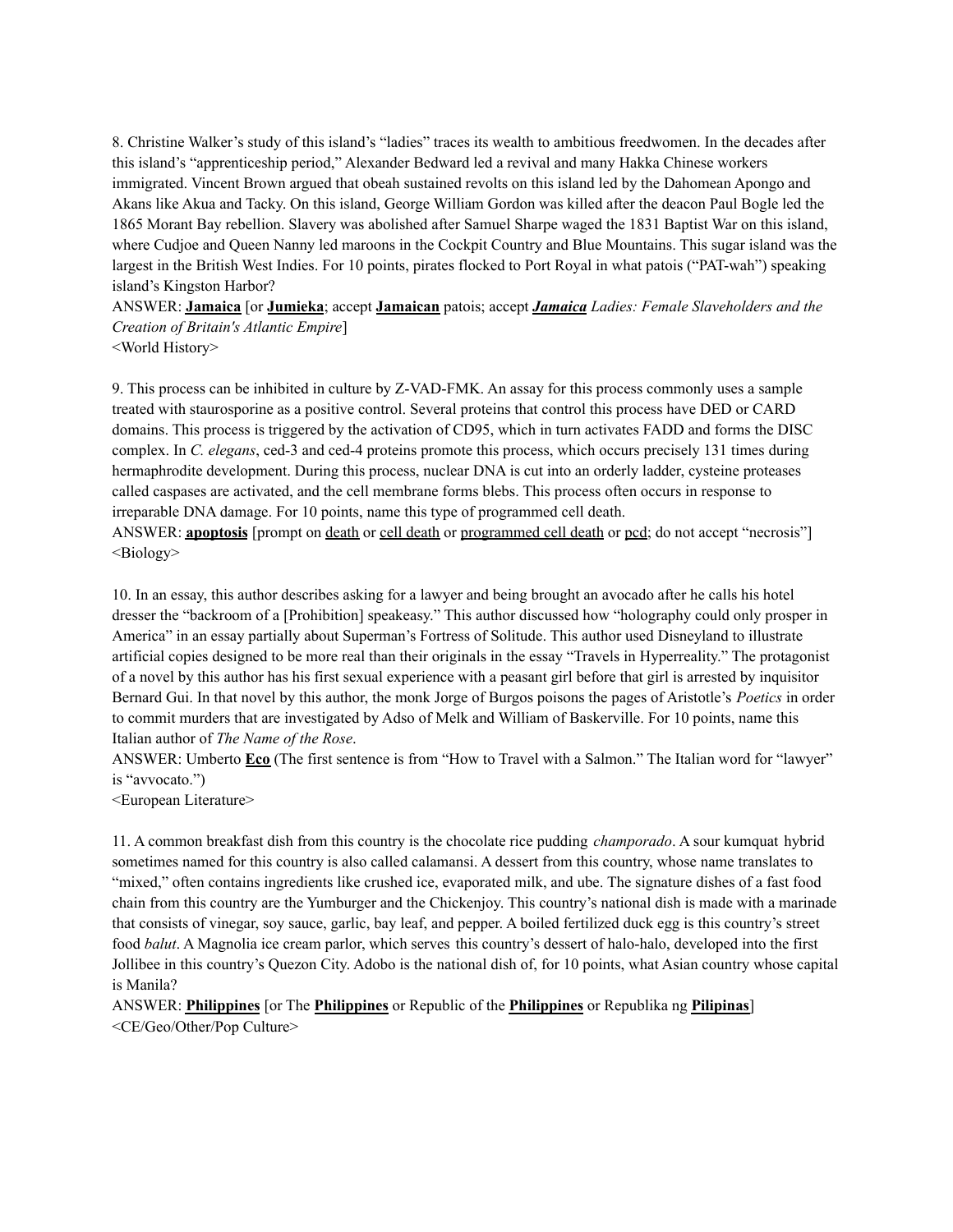12. *Two answers required*. The ratio of the abundance of these two elements is found on the y-axis of a van Krevelen diagram. Compounds of these two elements make up the BTX mixture. Polarization transfer between these two elements is the basis of the DEPT test. A bond between these two elements is broken in the first propagation step of the radical chain mechanism. A particularly light mixture of compounds of these two elements is naphtha, which floats to the top of a fractional distillation tower. A mixture of compounds of these two elements is broken down into lower molecular weight compounds by fluid catalytic cracking, which is one step in refining. For 10 points, name these two elements found in petroleum and crude oil.

ANSWER: **carbon** AND **hydrogen** [or **C** AND **H**; accept in either order] (DEPT is Distortionless Enhancement by Polarization Transfer. BTX comprises benzene, toluene, and xylene.) <Chemistry>

13. In a story by this author, the narrator receives a diamond brooch from a remorseful chauffeur. In another story by this author, the title figure is asked, "Do one thing for me" and is offered stolen powdered nutmeg. A character created by this author smoothly explains that a man's sudden departure is due to his "horror of dogs." This author wrote about a boy who toasts bread while he listens to the screams of his maid after she finds out that Mrs. De Ropp was killed by the title polecat-ferret. This author of "Esme" ended another story with the line "romance at short notice was her specialty" after Framton Nuttel flees upon seeing three hunters whom he believed were dead. For 10 points, name this Edwardian British author of "Sredni Vashtar" and "The Open Window," who wrote under a one-word pseudonym.

ANSWER: **Saki** [or Hector Hugh **Munro**] <British Literature>

14. A book by Miranda Aldhouse-Green about leaders of these people links the conceptions of time that they taught to the Coligny ("co-lee-NEE") calendar. Some of these people were supposedly taught that "souls do not die, but after death pass from one to another and vice versa" in order to fear death less. These people may have sacrificed two white bulls in a rite reputed to cure poison that was performed beneath oak trees. A foreigner claimed that these people believed that their civilization was descended from Father Dis in a passage that may refer to their god Cernunnos. These people, who also worshipped the horse goddess Epona, supposedly placed sacrificial victims into statues made of wicker, which were then set on fire, as described by Julius Caesar. For 10 points, name this group of European tribes whose priests were druids.

ANSWER: **Gaul**s [or **Galli**; accept **Celt**s or **Celt**ae or **Belgae** or **Carnute**s; prompt on druids before read by asking "from what broad ethnic group?"]

<Religion>

15. This person names a fort at the site of an annual outdoor Paul Green drama and a Civil War freedmen's colony led by John G. Foster. Simon Fernandes defied this person's orders for landing the *Lyon*. This person names a city where Henry M. Tupper founded the HBCU Shaw University. This man financed a colony on the lands of the Secotan Aquascogoc ("aqua-SKOH-gock") and Chiefs Wanchese and Manteo. Maine's Popham colony was led by the son of this man's half-brother Humphrey Gilbert. This man, who brought smoking tobacco to Britain, sailed to Venezuela in search of El Dorado after he sent Richard Grenville and John White to a colony whose supposedly "lost" inhabitants likely joined the Croatan on Hatteras ("HAT-uh-russ") Island. For 10 points, the Roanoke colony was chartered by what favorite of Elizabeth I, who names the capital of North Carolina?

ANSWER: Sir Walter **Raleigh** [or variants like Walter **Rawley** or Walter **Ralagh**; accept **Raleigh**, North Carolina or Fort **Raleigh**] (The drama is called *The Lost Colony*. The Popham Colony founder was named Raleigh Gilbert.) <American History>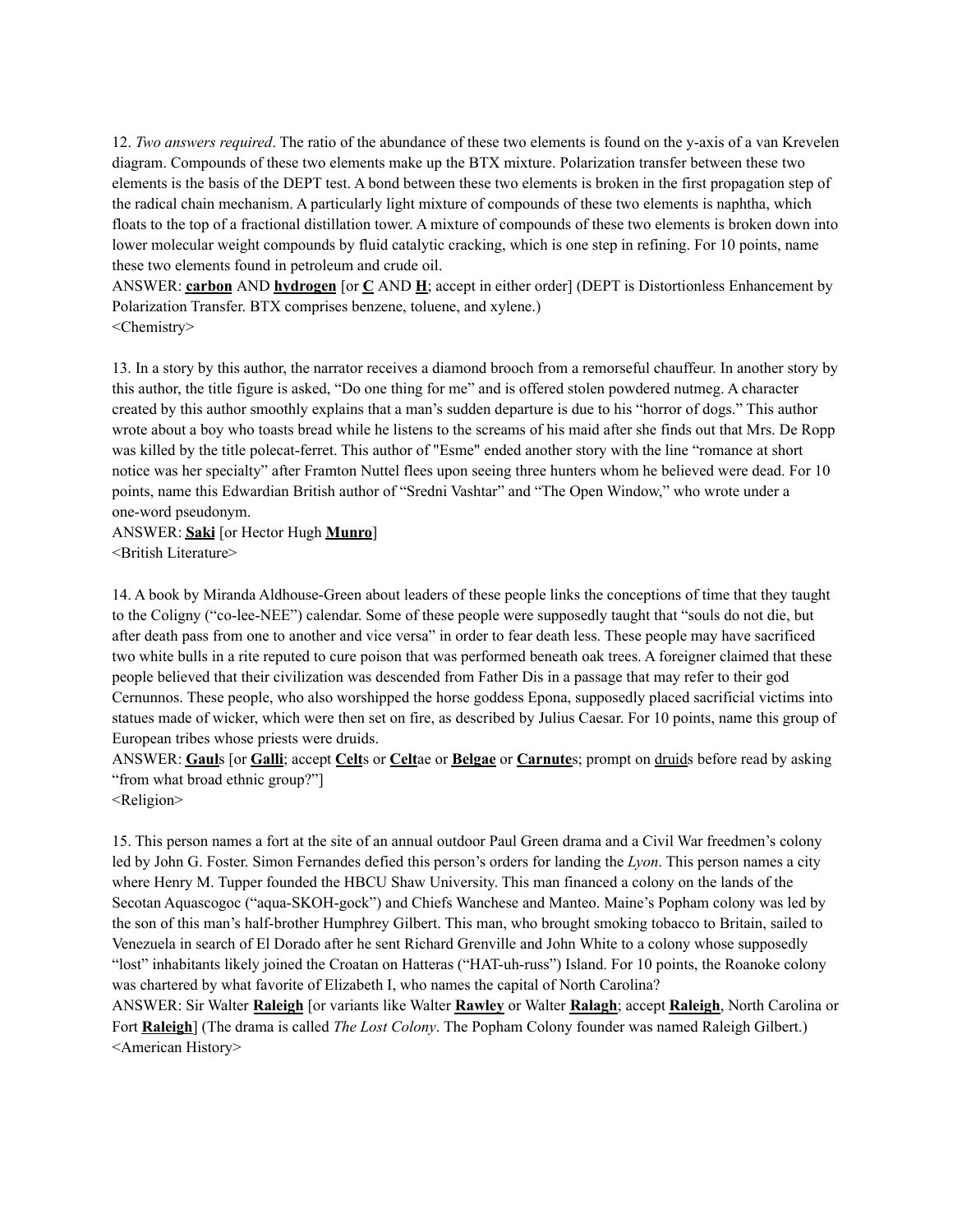16. Substituting zero for one instance of this operation in the derivation of the electromagnetic wave equation shows that radiation in free space is transverse. This operation applied to the Poynting vector, plus the dot product of charge density and electric field, is equal to the negative time derivative of energy density. The sum of the time derivative of charge density and this operation applied to current density is equal to zero due to charge conservation. Due to the nonexistence of magnetic monopoles, this operation on the magnetic field is zero. Nonzero values for this operation are yielded by sources and sinks. For 10 points, name this vector calculus operation found in the differential form of Gauss's law, which is defined as the dot product of the gradient operator and a vector field. ANSWER: **divergence** [or **div**; accept **del dot** or **nabla dot** but do not accept or prompt on partial answers; do not accept or prompt on similar-sounding answers such as "division"] <Physics>

17. *Note to moderator: Read the answerline carefully.* In 1919, some of these events in the Kirghiz and Turkestan ASSRs were caused by prodrazvyorstka ("pruh-druz-VYERT-skuh"). Filipp Goloshchyokin's ("guh-luh-SHUH-keen's") "Little October" sparked another of these events dubbed the "Asharshylyk" ("uh-shar-shuh-LUCK"). One of these events in the Netherlands was shown to cause "persistent epigenetic differences" 60 years later. In 1921, some of these events in the Volga basin and Tatarstan led author Maxim Gorky to negotiate with Herbert Hoover's ARA program; ten years later another occurred in Kazakhstan. Chairman Máo cited Soviet debts to explain a three-year event of this kind during the Great Leap Forward. "Dekulakization" may have driven a genocidal 1932 event of this kind during collectivization in Ukraine, called the Holodomór. For 10 points, Nikita Khrushchev's ("khroosh-SHOFF's") Virgin Lands campaign and corn cultivation sought to prevent what lengthy food shortages?

ANSWER: **famine**s [accept **starvation** or **malnutrition** or mass **hunger** or equivalents; accept **food shortage**s before read; accept **Holodomór** before read; accept **Honger**winter; accept Three Years of **Famine** or Great Chinese **Famine** or Sān nián dà **jīhuang**; prompt on genocide or mass death or similar by asking "by what means?"; prompt on natural disasters; prompt on droughts or winter or similar by asking "what event caused in part by weather?" (ARA is the American Relief Administration.)

<European History>

18. In a novel set in this state, a man tells the protagonist that a spirit rises from the sea on August 28th to haunt her. In a story set in this state, a man reminds his wife of their time together at "Assumption" while they shelter during the title event. The abolitionist Joseph Frowenfeld is taken in by the title family in a novel set in this state by George Washington Cable. The protagonist of a novel set in this state moves into a small private residence nicknamed the "pigeon house" and feels waves beat on her soul as she listens to Mademoiselle Reisz ("rise") on the piano. After she witnesses Adèle Ratignolle give birth in this state, a woman finds a note left by Robert Lebrun and drowns herself on Grand Isle. Edna Pontellier lives in, for 10 points, what state, the setting of Kate Chopin's novel *The Awakening*?

ANSWER: **Louisiana** [or **LA**] (The story in the second sentence is "The Storm.") <American Literature>

19. This thinker used the Delphic maxim "know thyself" to argue that the mind exists, yet is immaterial, since it cannot know its own substance with certainty. Inspired by Cicero, this thinker outlined "subdued," "moderate," and "grand" teaching styles in a book on textual interpretation that divides the world into "signs" and "things." This thinker described having a "divided will" caused by bad habits that was resolved after he experienced "grace." A book by this thinker frames the history of humanity as a conflict between a sinful "earthly city" and the title location. This thinker discussed the influence of his mother Monica in an autobiography about his religious conversion. For 10 points, name this author of *City of God*, whose conversion to Christianity is detailed in his *Confessions*.

ANSWER: Saint **Augustine** of Hippo [or Aurelius **Augustinus** Hipponensis] <Philosophy>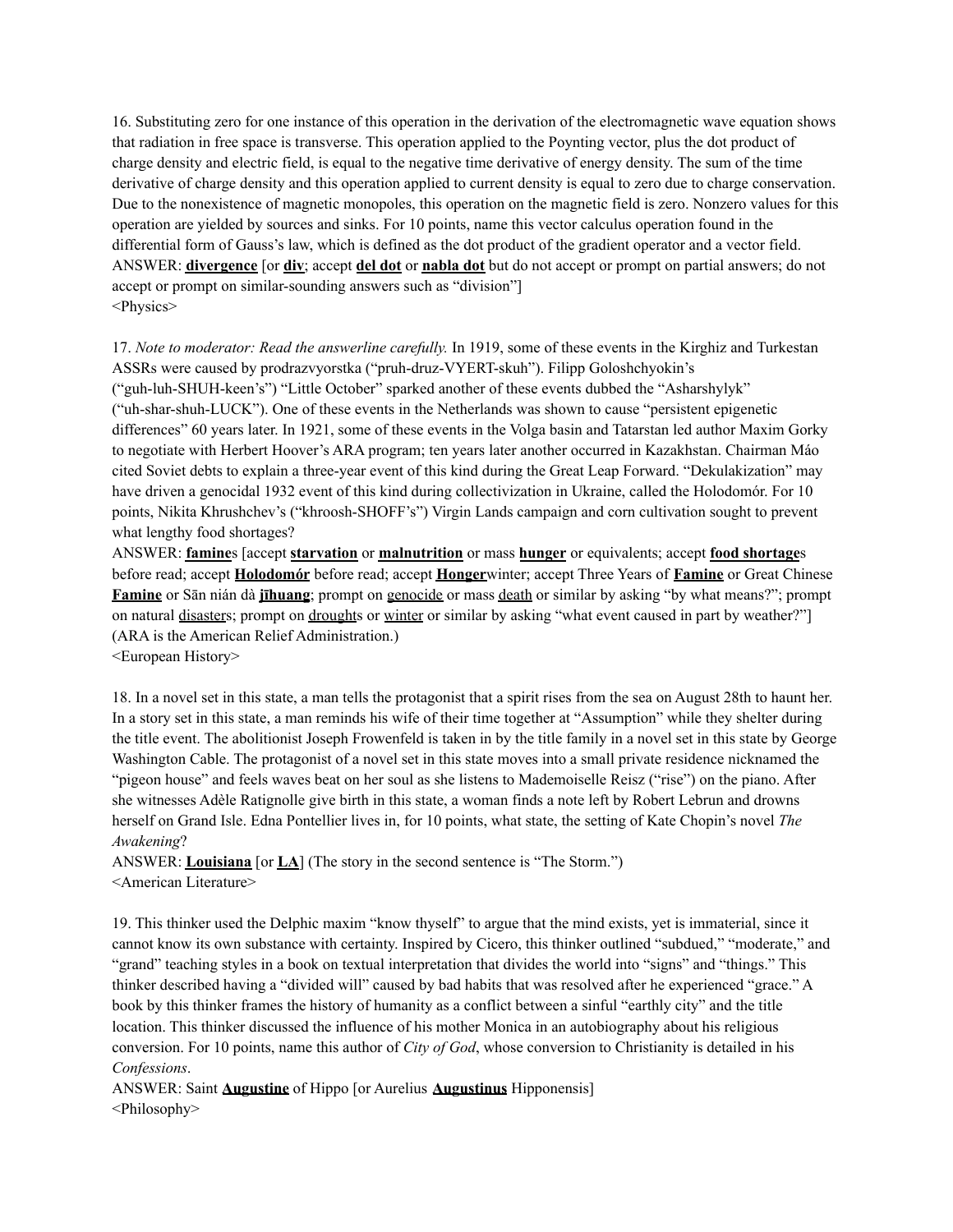20. This word is followed by ".2" ("point-two") in the title of a "dramatic symphony" for solo violin and orchestra by John Adams that was premiered in 2015. In a sexually-charged ballet set to a piece with this title, a gold-painted Vaslav Nijinsky woos the Ida Rubenstein-portrayed Zoebéide ("zo-bay-EED"). The Tristan Klingsor poems "*L'indif érent*" ("lan-dee-fay-RON") and "*La flûte enchantée*" ("on-shon-TAY") are used in a Maurice Ravel song cycle with this title for mezzo-soprano. The grim motif "E, B, D" opens a four-movement orchestral suite with this title that represents one figure with a tender violin solo. That Orientalist piece with this title contains movements such as "The Kalendar Prince" and "The Sea and Sinbad's Ship." For 10 points, give this title of a Rimsky-Korsakov suite about the storyteller from *One Thousand and One Nights*.

## ANSWER: **Scheherezade** [accept *Scheherazade.2* or *Shéhérazade*] <Classical Music>

21. An eagle-shaped Cretaceous genus of these animals, *Aquilolamna*, was likely a suspension feeder like the living species *Rhincodon typus*. In a 2021 *Science* paper, Sibert and Rubin found that 70% of these animals went extinct in the early Miocene by examining fossil dermal denticles. In the Mesozoic, these animals diversified into hybodonts, Hexanchiformes ("heck-SAN-kih-form-eez") like their "living fossil" frilled species, and mitsukurinids ("mit-soo-koo-rih-nids") that resemble their "goblin" species. The dinosaur *Carcharodontosaurus* ("car-kuh-roh-dahn-toh-SAUR-us") is named for these animals' fossil teeth, which are replaceable, triangular, and serrated. These animals include the ancient "nurse" family and a Miocene–Pliocene species whose name means "big tooth," which exerted the strongest known bite force. For 10 points, what cartilaginous fish included the giant extinct predator megalodon?

ANSWER: **shark**s [or **Selachi**morpha; accept **otodont**s or goblin **shark** or whale **shark** or nurse **shark**s or carpet **shark**s or frilled **shark**s or **Lamniformes** or **Ginglymostomatid**ae or **Chlamydoselachid**ae or **Orectolobiformes**; accept **Elasmobranch**ii or **Euselachii**; accept **megalodon** before read; prompt on fish or cartilaginous fish or jawed fish or Chondrichthyes or Gnathostomata; do not accept or prompt on "bony fish" or "Osteichthyes" or "teleost fish"]

<Other Science>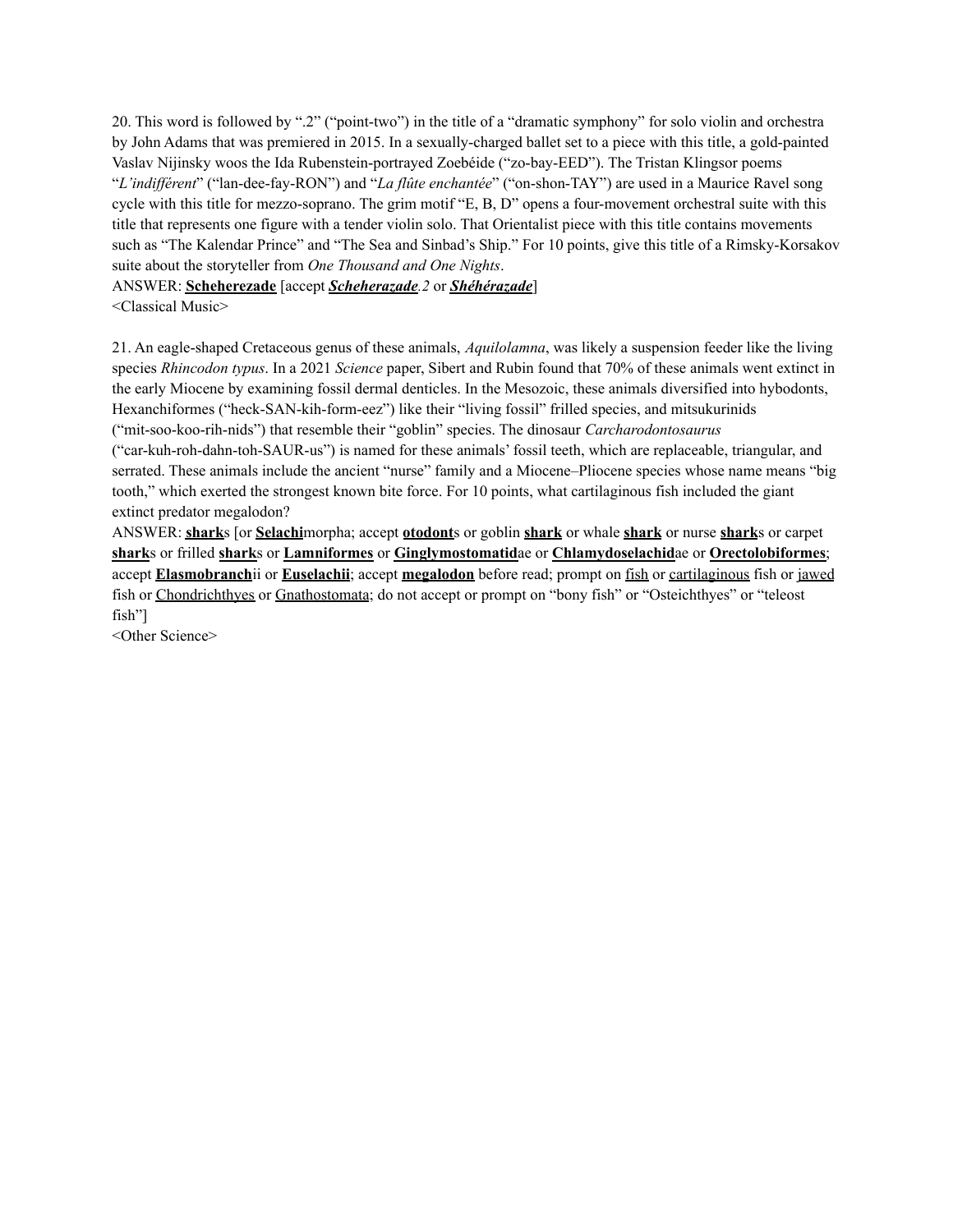### Bonuses

1. This author spent 40 years translating the *Popol Vuh* ("vukh"), which inspired a nine-part book by him that ends with the play *Kukulkan*. For 10 points each:

[10m] Name this author who reinterpreted Mayan legends in a book about his home country's mythology titled *Legends of Guatemala*. This author also wrote the early dictator novel *El Señor Presidente*.

ANSWER: Miguel **Asturias** [or Miguel Ángel **Asturias** Rosales]

[10h] Asturias drew on the *Popol Vuh* for this novel, in which Gaspar Ilom rebels against farmers of the title crop who exploit Mayan workers.

ANSWER: *Men of Maize* [or *Hombres de maiz*]

[10e] An Asturias trilogy that begins with the novel *Strong Wind* focuses on the exploitation of Mayan workers who produce this other crop. O. Henry coined a phrase that describes Honduras and Guatemala as this fruit's "republics." ANSWER: **banana**s [accept *Banana Trilogy* or *La trilogía bananera*; accept **banana** republics; or *Musa*] <World Literature>

2. The first part of the shahada refers to this concept, while the second part refers to Muhammad. For 10 points each: [10m] Name this concept with an Arabic name, which is violated in shirk, or polytheism. This concept states that there is no other God except for Allah.

ANSWER: **tawhid** ("tao-HEED") [prompt on Islamic or Muslim monotheism; prompt on oneness of God or Allah] [10e] Tawhid has often been invoked in the theological debate over whether this book was created by Allah. This holy book of Islam is divided into surahs.

ANSWER: **Quran** [or al-**Qur'ān**]

[10h] This theological school is sometimes named for their strong belief in tawhid, which they used to argue that the Quran was created. This school was both an influence upon, and a rival to, the Ashʿari school.

ANSWER: **Muʿtazila** [or variants like **Muʿtazili** or **Mutazilite**s]

<Religion>

3. Varying particles' rates of permeation through these layers causes concentration gradients to form on their feed side, leading to reduced selectivity and an increased likelihood of permanent damage. For 10 points each: [10e] Name these layers that are prone to "fouling," in which particles that should be filtered out deposit onto them. Reverse osmosis uses a semipermeable example of these layers to filter unwanted particles out of drinking water.

## ANSWER: **membrane**s [accept semipermeable **membrane**s]

[10m] One way to limit membrane fouling is by changing the size of these structures. The size of these structures is used to differentiate between "micro-," "ultra-," and "nano-" forms of filtration.

ANSWER: **pore** size [accept nano**pore**s or ultra**pore**s or micro**pore**s]

[10h] When a semipermeable membrane does not allow all charged species through, this effect can occur. In this effect, charge is unevenly distributed across the membrane because large charged molecules stay on one side.

ANSWER: Gibbs–**Donnan** effect [or **Donnan** equilibrium or **Donnan**'s effect]

<Chemistry>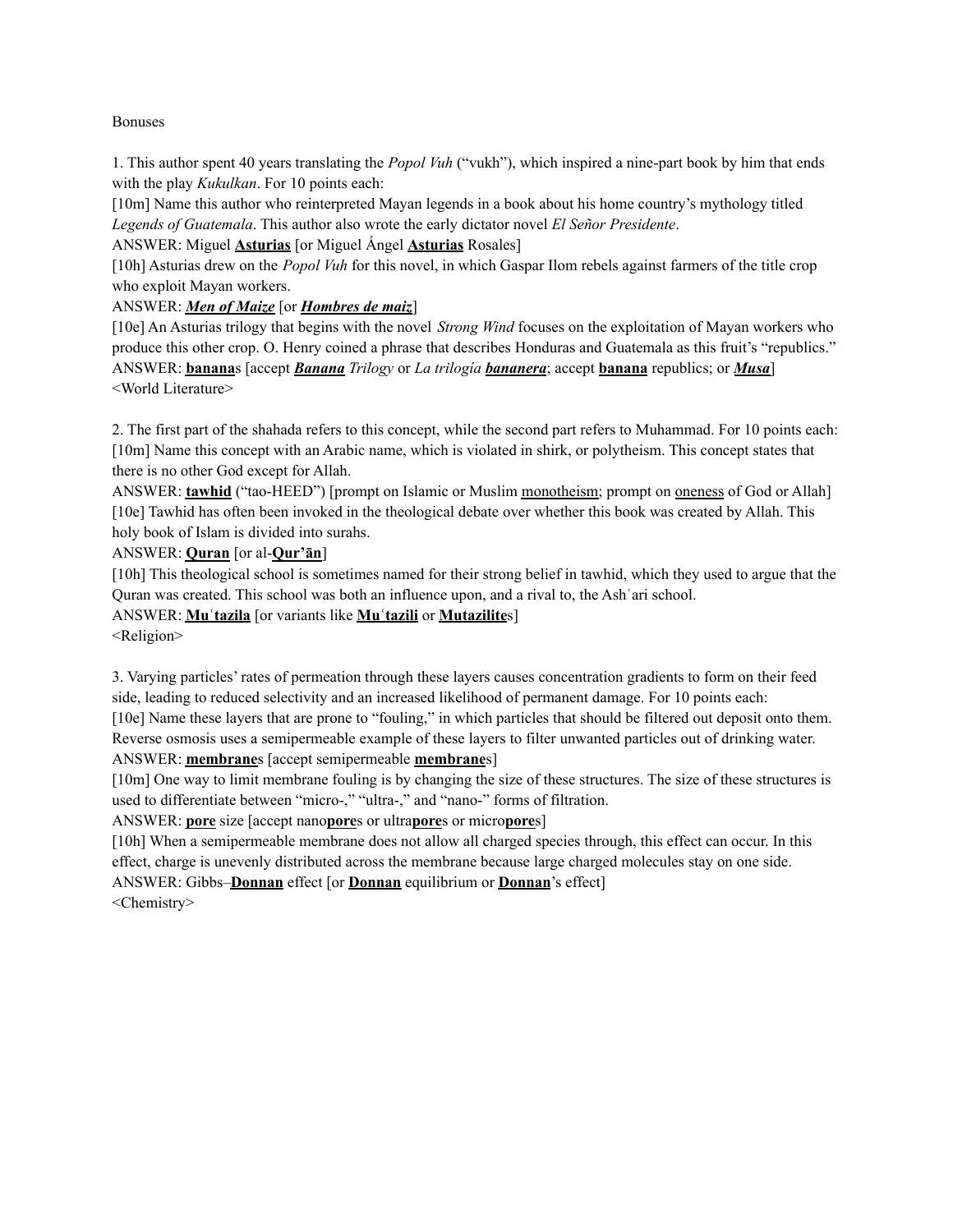4. The Bishopric of Dorpat ruled the east of this modern-day country from Tartu, which burned in a 1775 fire after it was granted to Russia in the Treaty of Nystad. For 10 points each:

[10m] Name this modern country that became a Swedish duchy west of Ingria after the Livonian War, before which it formed the northern part of Teutonic Terra Mariana. Baltic Germans rarely spoke this country's Uralic language. ANSWER: **Estonia** [or Republic of **Estonia**; or **Eesti** Vabariik; accept Swedish **Estonia** or Duchy of **Estonia** or

Hertigdömet **Estland** or **Eestimaa** hertsogkond or Herzogtum **Estland**]

[10e] Near modern-day Tallinn, Estonia, this kingdom's flag was said to appear at the Battle of Lyndanisse. From the fall of the Kalmar Union until 1814, this kingdom's House of Oldenburg ruled Norway from its capital, Copenhagen.

ANSWER: **Denmark** [or Kingdom of **Denmark**; or Kongeriget **Danmark**; accept **Denmark**–Norway or **Danmark**–Norge or **Dano**-Norwegian Realm]

[10h] Denmark and Brandenburg fought Sweden over this herring-fishing region in the Franco-Dutch War. Denmark controlled Blekinge, Halland, Bornholm, and this southern tip of Sweden before the 1658 Treaty of Roskilde ("RUSS-kill-uh").

ANSWER: **Scania** [or **Skåne** ("SKO-neh"); or **Schonen**; accept **Skåne**land or **Skåne**leden; accept **Skåne** County or **Skåne** län; accept **Scanian** War or **Skånske** Krig or **Skånska** kriget or Den **skånske** krig or **Schonischer** Krieg] <European History>

5. The T formation derives its name from the fact that it includes three players of this position lined up next to each other. For 10 points each:

[10e] Name this position played by the college football legends Red Grange and Doak Walker. In 1973, O. J. Simpson became the first NFL player at this position to rush for 2,000 yards in a season.

ANSWER: **running back** [or **RB**; accept **halfback** or **HB**; accept **fullback** or **FB**; accept **tailback** or **TB**] [10m] Clark Shaughnessy, the "father of the T formation," revived it en route to a stunning Rose Bowl win for this team. David Shaw currently coaches this team, whose NFL alums include Christian McCaffrey and Andrew Luck. ANSWER: **Stanford** University [or Leland **Stanford** Junior University; accept **Stanford** Indians or **Stanford** Cardinal]

[10h] This Notre Dame head coach used a variant of the T called the Notre Dame Box. Ronald Reagan got his nickname "The Gipper" from a 1940 biopic about this coach, who is credited with popularizing the forward pass. ANSWER: Knute **Rockne** [accept *Knute Rockne, All American*]

<CE/Geo/Other/Pop Culture>

6. *English or foreign-language term acceptable*. An indigenous term for a performer of this action titles a 1928 painting in which a man with a cartoonishly large foot sits next to a cactus beneath a yellow sun. For 10 points each: [10h] Name this practice performed by the title figure of that Tarsila do Amaral ("ah-mah-ROW") painting. Tarsila's husband Oswald de Andrade ("jee ahn-DRAH-jee") was inspired by that painting to write an artistic manifesto titled for this practice.

ANSWER: **cannibal**ism [or **anthropophag**y or **antropófago**; accept *Manifesto Antropófago*; accept *Abaporu*; or equivalents like **eating human**s; prompt on eating]

[10e] Tarsila do Amaral was a modern artist from this country, whose more conventional 20th-century art includes the massive sculpture *Christ the Redeemer*.

ANSWER: **Brazil** [or **Brasil** or Federative Republic of **Brazil** or República Federativa do **Brasil**] [10m] The Brazilian artist Lygia Clark had participants slowly remove this material from their mouths in the work *Anthropophagic Drool*. Objects are covered with this material in a type of street art called its namesake "bombing." ANSWER: **yarn** [or **string** or **thread** or **twine** or equivalents; accept **wool**; accept **yarn** bombing] <Painting/Sculpture>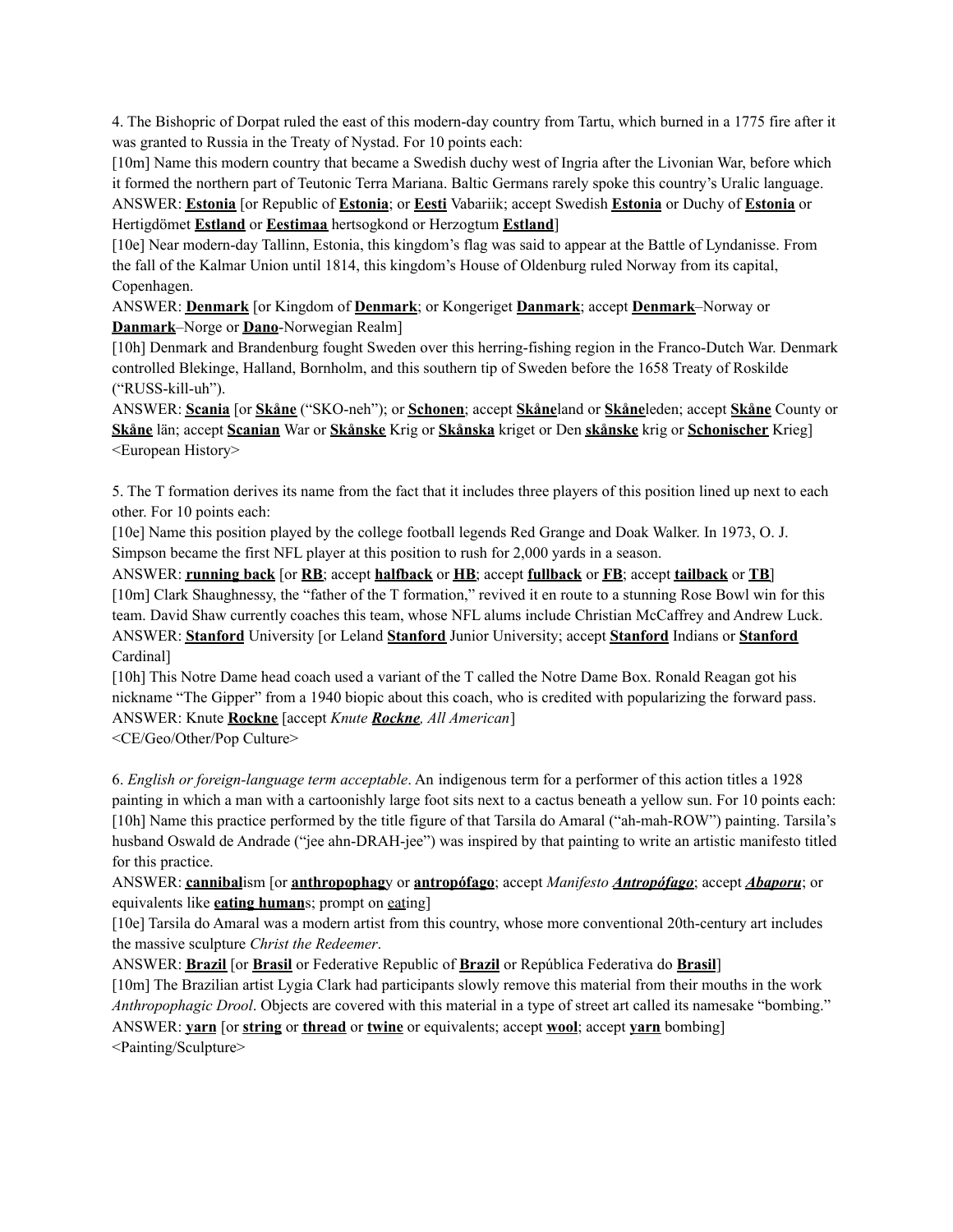7. In a novel, the bishop Mael accidentally baptizes a group of these animals, turning them into humans. For 10 points each:

[10e] Name these birds, the subject of a novel by Anatole France. A British publishing group named for these birds merged with Random House in 2013.

ANSWER: **penguin**s [or **pingouin**s; accept *Penguin Island* or *L'Île des Pingouins*; accept **Penguin** Books or **Penguin** Group or **Penguin** Random House or **Penguin** Classics; or **Sphenisciformes**; accept specific penguin species]

[10h] In *Penguin Island*, a penguin named after this creature dresses as a dragon to terrorize villagers. A poem about this creature describes its "dreamless, uninvaded sleep" "below the thunders of the upper deep."

ANSWER: the **Kraken** [prompt on sea monsters; prompt on putative equivalents like giant squid or cephalopods] (The poem is "The Kraken" by Alfred, Lord Tennyson.)

[10m] A long section of *Penguin Island* titled "The Case of 80,000 Bundles of Hay" is a satire of this event. An article on this event that was published in the newspaper *L'Aurore* criticizes various war offices for "miscarriage of justice."

ANSWER: **Dreyfus** affair [or equivalents such as conviction of **Dreyfus** or the **Dreyfus** scandal] (The article is Émile Zola's *J'Accuse!*)

<European Literature>

8. This state has been represented by Congress's first woman of color, the pacifist Patsy Mink, and a current senator who wrote the memoir *Heart of Fire: An Immigrant Daughter's Story*. For 10 points each:

[10m] Name this state where sovereignty activists like Walter Ritte and PKO protested military activity. This state's 1954 "Democratic Revolution" sustained the power of later senators like Daniel Akaka and Daniel Inouye.

ANSWER: **Hawaiʿi** [or **HI**; accept **Hawaii**an sovereignty movement or ke ea **Hawaiʻi**] (Mazie Hirono wrote *Heart of Fire*. PKO is Protect Kaho'olawe 'Ohana.)

[10h] Prior to its 1959 statehood, Hawaiʻi received limited self-government from one of these acts in 1900. Congress passed two of these acts for Alaska in addition to Puerto Rico's Foraker Act and one that still governs Guam.

ANSWER: **Organic** Acts [accept Hawaiian **Organic** Act or Guam **Organic** Act of 1950 or **Organic** Act of 1900; prompt on organized government or word forms]

[10e] Territorial Governor Joseph Poindexter used the Hawaiian Organic Act to declare martial law after Japan attacked this U.S. naval base, whose USS *Arizona* Memorial was funded by Daniel Inouye.

ANSWER: **Pearl Harbor** [accept Joint Base **Pearl Harbor**–Hickam]

<American History>

9. Andrew Cutrofello incorporated gender theory and deconstructive philosophy into the ideas of an earlier thinker in a book titled for this figure *at Dawn*. For 10 points each:

[10h] Name this figure. In the preface to an 1821 book, this figure represents reactionary philosophy that arrives at the "dusk" of a historical age, too late to make an impact on the "intellectual kingdom."

ANSWER: the **Owl** of Minerva [or die **Eule** von Minerva; accept *The Owl at Dawn*]

[10e] Philosophy is analogized to the Owl of Minerva in *Elements of the Philosophy of Right*, a book by this German philosopher, who also wrote *The Phenomenology of Spirit*.

ANSWER: Georg Wilhelm Friedrich **Hegel** [or G.W.F. **Hegel**]

[10m] According to Hegel, this concept appears "as counterpart to the real" at the end of history. Hegel subscribed to an "absolute" version of a philosophy named for this concept, whose other exemplars included Friedrich Schelling.

ANSWER: the **ideal** [or **ideal**ism; accept absolute **ideal**ism or German **ideal**ism; accept word forms like **idea**; or das **Ideal**; or **Ideal**ismus]

<Philosophy>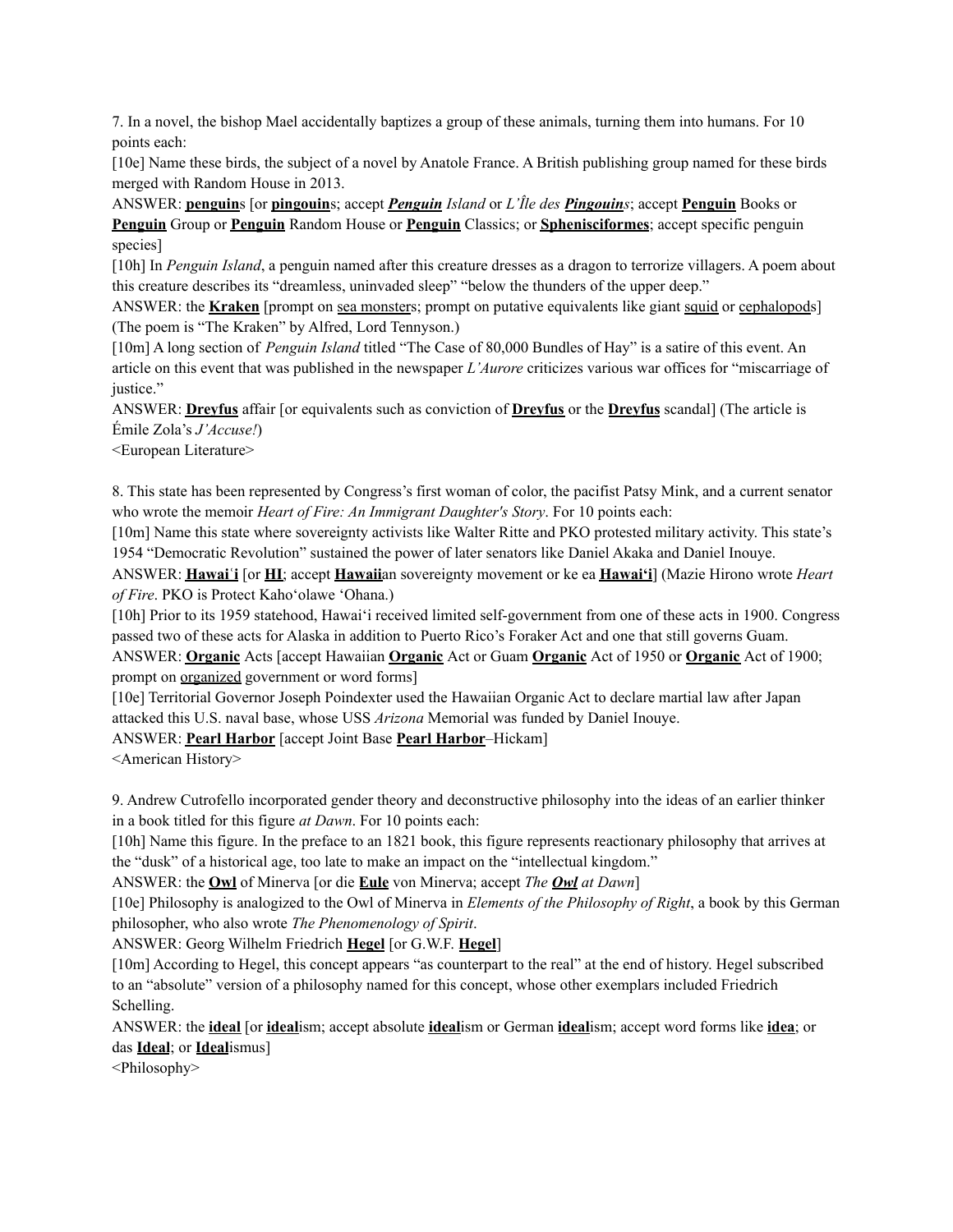10. These particles name a process that terminates when it is outpaced by photodisintegration. For 10 points each: [10h] Name these particles that fuel silicon burning. Another process named for these particles produces a resonant Hoyle state, which usually decays into three of these particles rather than to the ground state.

ANSWER: **alpha** particles [or **alpha** rays; accept **helium** nuclei; accept **alpha** process or **alpha** ladder] [10m] The final product of the alpha process in stars is nickel-56, which decays into the 56 isotope of this element. As a result, this element is relatively abundant in the universe, an observation known as its namesake "peak." ANSWER: **iron** [or **Fe**; accept **iron**-56 or **Fe**-56; accept **iron** peak]

[10e] The stages of the alpha process beyond silicon, including the formation of iron, primarily occur during these events. Elements that are not made in the alpha process are produced in these massive stellar explosions. ANSWER: **supernova**e [accept specific types such as type II **supernova**e or type Ia **supernova**e] <Other Science>

11. This author's experience of living in Zimbabwe inspired a series of five semi-autobiographical novels that depict the life of Martha Quest in the fictional country of Zambezia*.* For 10 points each:

[10m] Name this author of *Children of Violence*. This British-Zimbabwean author also created the character of Anna Wulf, who records her life in a series of black, red, yellow, and blue notebooks.

ANSWER: Doris **Lessing** [or Doris May **Lessing** or Doris May **Tayler**]

[10h] Alice turns her house into a headquarters for a group of these people in a Lessing novel titled for a "good" one of them. South African author Breyten Breytenbach depicted his imprisonment in a memoir titled for an "albino" person of this kind.

ANSWER: **terrorist** [accept *The Good Terrorist*; accept *The True Confessions of an Albino Terrorist*] [10e] Lessing also wrote the five-book series *Canopus in Argos*, which has been described as belonging to the "soft" category of this genre because it emphasizes culture and society rather than futuristic technology.

ANSWER: **science fiction** [or **sci-fi**; accept soft **sci-fi**; prompt on speculative fiction or similar] <British Literature>

12. Descendants of traders from this ethnic group formed the Chitty Melaka ethnic group. For 10 points each: [10m] Name this ethnic group which ruled much of South India under the Chola and Pandya dynasties. Under Chola rule, merchant guilds from this ethnic group, such as the *Ainnurruvar* ("eye-NOO-roo-vur"), traded in Southeast Asia.

# ANSWER: **Tamil**s [or **Thamizh** or **Tamil**ar or **Thamizh**ar; or **Tamil**arkal or **Tamil**argal or **Thamizh**arkal or **Thamizh**argal]

[10h] The Tamil Chola Empire invaded the lands of this ruling dynasty of the Srivijaya Empire. This Mahāyāna Buddhist dynasty, which commissioned a *vihāra* built in Chola territory, also constructed the stupa at Borobudur. ANSWER: **Shailendra** dynasty [or **Śailēndra** or **Syailendra** or **Sailendra** or **Selendra**]

[10e] The Chola Empire deposed the Anuradhapura Kingdom that ruled much of this island. Later Tamils on this island adopted the symbol of a tiger from Chola flags while they attempted to gain independence.

ANSWER: Sri **Lanka** [accept **Ceylon** or **Eelam** or **Ilankai**]

<World History>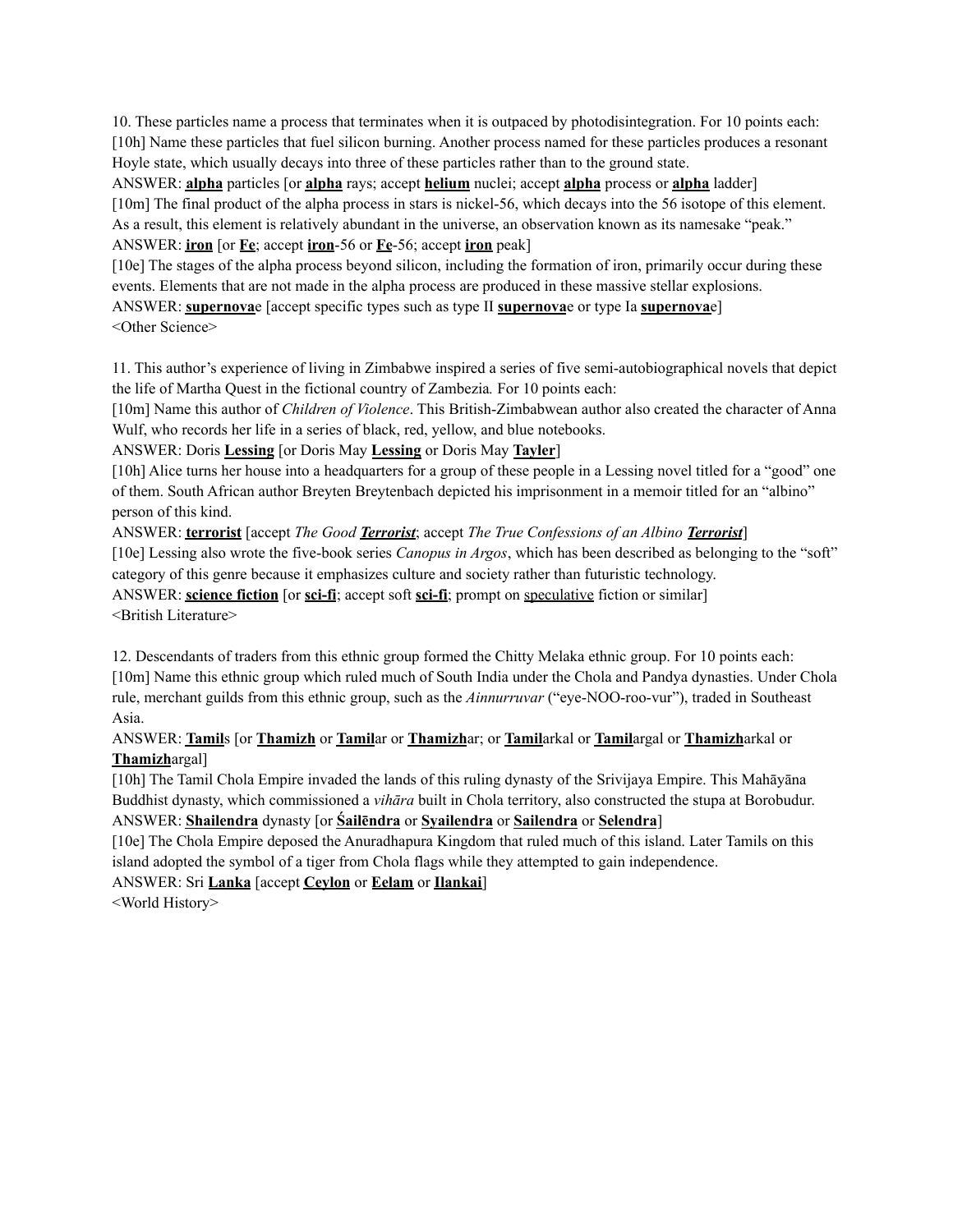13. Treating cells with brefeldin A causes this structure to disappear. For 10 points each:

[10e] Name this organelle that is responsible for packaging proteins for export from the cell. This organelle, which receives vesicles from the ER, consists of flattened sacs called cisternae.

ANSWER: **Golgi** apparatus [or **Golgi** body or **Golgi** complex]

[10m] This is the name given to the face of the Golgi apparatus that is closest to the cell membrane. Vesicles that are destined to be exocytosed bud off this face.

ANSWER: *trans* face

[10h] The Golgi apparatus is also the site where this amino acid is sulfonated. This amino acid's side chain bonds with DNA in the active site of topoisomerase and it provides the anchoring of a new glycogen chain on glycogenin. ANSWER: **tyrosine** [or **Y** or **Tyr**]

<Biology>

14. In the first section of this piece, marked *andante malinconico*, the solo violinist repeatedly plays a motive of two descending eighth notes followed by an ascending thirty-second note figure. For 10 points each:

[10h] Name this A minor showpiece for violin and orchestra, dedicated to Pablo de Sarasate. This piece's fast second section begins with a syncopated descending chromatic theme.

ANSWER: *Introduction and Rondo Capriccioso* [or *Introduction et Rondo Capriccioso*]

[10e] *Introduction and Rondo Capriccioso* was written by this French composer. The "Tortoise" movement of this composer's *Carnival of the Animals* features a slow version of Jacques Offenbach's "Infernal Galop." ANSWER: Camille **Saint-Saëns**

[10m] Saint-Saëns's ("san-SAWNS's") other well-known concertante works include his fifth piano concerto, which was inspired by a visit to this country. Radamès and Amneris are major characters in an 1871 opera set here. ANSWER: **Egypt** [or al-**Misr**; accept ancient **Egypt**; accept Arab Republic of **Egypt** or Jumhūrīyat **Miṣr** al-ʻArabīyah] (The opera is *Aida*.)

<Classical Music>

15. The poem *Y Gododdin* ("uh gaw-DAW-thin") reports the defense of Yr Hen Ogledd ("er hain AW-gleth") by warriors from this kingdom, whose Princess Gwenllian galvanized the Great Revolt of 1136. For 10 points each: [10h] Name this kingdom whose ruler Cadwaladr adopted a red dragon emblem. Gruffydd ("griffith") ap Llywelyn ("hluh-WEL-in") inherited Powys ("POH-iss") and this kingdom and briefly united Wales by conquering Gwent, Morgannwg ("mawr-GAH-nug"), and Deheubarth ("deh-HUH-ih-barth") to its south.

ANSWER: **Gwynedd** [or Kingdom of **Gwynedd**; or **Venedotia** or **Norwallia** or **Guynet**]

[10m] Gwynedd ("GWIN-ith") held power west of this border region's English lordships until Llywelyn the Last refused to submit to Edward I. Offa of Mercia built a dyke across this region, whose generic name refers to frontiers ruled by marquesses or margraves.

ANSWER: Welsh **March**es [or Y **Mers**; or **Marchia** Walliae; accept Welsh **march**lands; accept **March**er Lords or Barwn y **Mers**; accept **mark**s]

[10e] In the Anglo-Scottish Marches, officers with this title deterred raids by border reivers. "Guardian" is a cognate of this rough synonym of "keeper," which now refers to rangers who protect game and the heads of prisons.

ANSWER: **warden**s [accept prison **warden** or game **warden** or Lord **Warden** of the Marches] <Other History>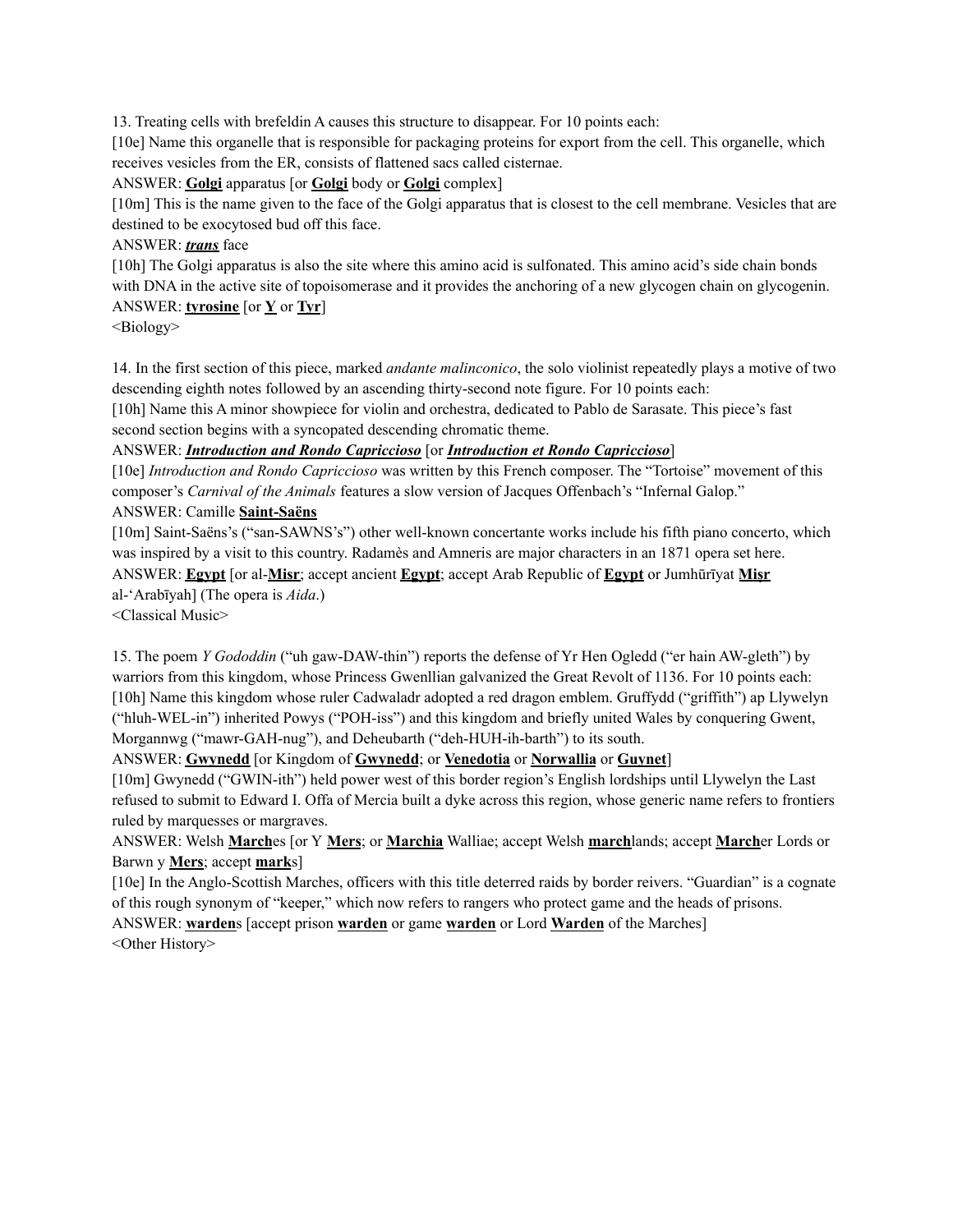16. This story, first published in a 1947 edition of *The New Yorker,* portrays the middle-class couple Jim and Irene Wescott, who have the "satisfactory average of income, endeavor, and respectability." For 10 points each: [10h] Name this story in which Irene becomes distressed upon hearing "demonstrations of indigestion, carnal love, abysmal vanity, faith, and despair" while she uses the magical title object.

### ANSWER: "The **Enormous Radio**"

[10m] "The Enormous Radio" is a story by this author, who also wrote about Neddy Merrill's plan to swim through all of his suburban neighborhood's pools in the story "The Swimmer."

## ANSWER: John **Cheever**

[10e] In another story published by *The New Yorker,* this character fantasizes about being a Navy pilot and brilliant surgeon while he runs errands with his wife. That James Thurber story is titled "The Secret Life of [this man]." ANSWER: Walter **Mitty** [or **Walter** Mitty; accept "The Secret Life of Walter **Mitty**"] <American Literature>

17. Arthur Danto's concept of the "art world" drew on a theory of art described by this adjective that was created by George Dickie. For 10 points each:

[10h] Identify this adjective, which precedes "critique" to describe a conceptual art form that is sometimes conducted with ballot boxes by artists like Hans Haacke ("HAH-kuh").

ANSWER: **institutional** [accept word forms like **institution**; accept **institutional** theory of art or **institutional** critique]

[10e] Haacke installed his first ballot box as part of his artwork *Information*, which was held at this museum. This New York art museum displays 20th-century works like *The Persistence of Memory* and *Les Demoiselles d'Avignon*.

ANSWER: the **MoMA** [or the **Museum of Modern Art**; do not accept or prompt on "the Met"]

[10m] Haacke's 1970 MoMa poll asked gallery attendees to vote on this MoMA board member's views on the Vietnam War. This politician ordered the destruction of Diego Rivera's mural *Man at the Crossroads*.

ANSWER: Nelson **Rockefeller** [or Nelson Aldrich **Rockefeller**]

<Other Arts>

18. The orientation of these components can be defined with the helix angle. For 10 points each:

[10h] Name these mechanical components. The distance between these components can be measured with either the lead ("leed") or pitch, which differ for multiple-start simple machines with several of these components.

ANSWER: **thread**s [accept, but do not reveal, screw **thread**s]

[10e] Threads are found in these simple machines that convert torque into linear force. These devices are typically right-handed, meaning that rotating them clockwise tightens them.

ANSWER: **screw**s

[10m] A screw is self-locking if this quantity is greater than the tangent of its helix angle. The minimum value of this quantity that allows a block to rest on an inclined plane is equal to the tangent of the plane's angle. ANSWER: **coefficient** of **friction** [accept **coefficient** of static **friction**; prompt on mu sub *s*; do not accept or

prompt on "mu sub *k*" or answers that mention "kinetic friction"]

<Physics>